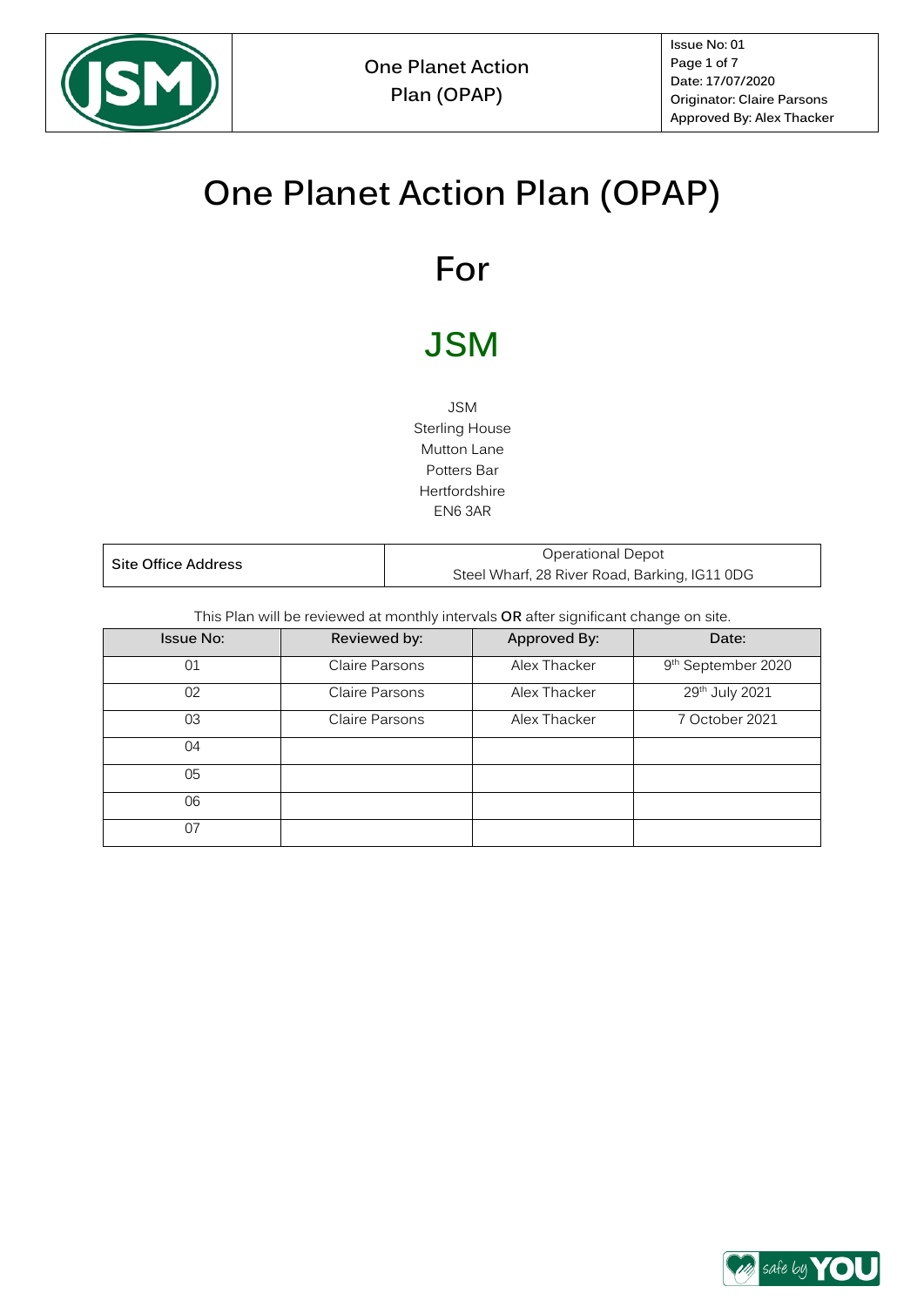

#### **CONTENTS**

<span id="page-1-0"></span>

| Section                            | Title                       | Page Number |
|------------------------------------|-----------------------------|-------------|
|                                    | Contents                    |             |
| 1.0                                | Introduction                | 3           |
| 2.0                                | Vision                      | 3           |
| 3.0                                | One Plant Living Principles | 4           |
| 4.0                                | Embedding our Approach      | 5           |
| 5.0                                | <b>Measures</b>             | 5           |
| 6.0                                | Further Information         | 5           |
| Appendices                         |                             |             |
| A - One Planet Action Plan         |                             | 6           |
| B - Environmental Policy Statement |                             |             |

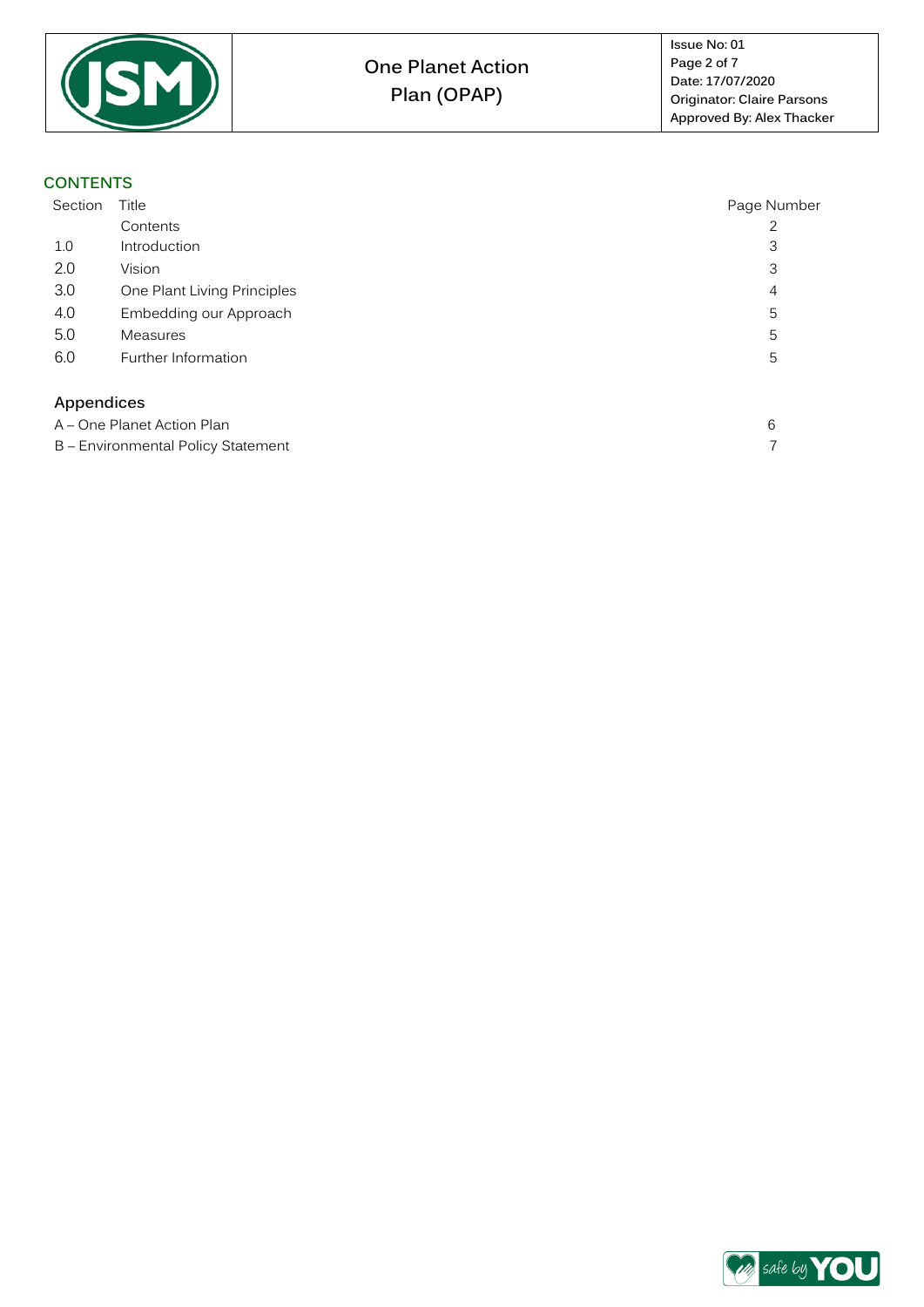

#### **1.0 Introduction**

It has been widely reported that there is a strong link between sustainability and business success. From a financial perspective, savings made in energy and fuel will impact on the bottom line, particularly with rising costs. Clients are increasingly demanding information on how we are managing sustainable development. Our ability to take bold action to balance the needs of the environment and society against the desire to grow economically, is critical. In the changing environmental and economic climate, our capacity to endure, be agile and be resilient will be fundamental to our long-term growth and our ability to future proof our business.

At JSM, it remains our ambition to deliver projects that enhance the way we live, through innovative engineering solutions across the civil engineering and construction sectors including, power, communications and gas solutions but only if delivered sustainably, responsibly and with a desire to unlock the long-term social value embedded within these projects.

Sustainability as a strategic model has grown beyond recognition, developing to recognise how business can be undertaken responsibly and still be profitable. Evolving from a focus on the environment – carbon footprint, waste reduction and pollution prevention, to a broader base throughout the business and society, tied into profitability. No longer just a measure of goodwill, now a measure of good business.

Increasingly, organisations are taking account of the wider economic, social and environmental effects of their actions.

**Social Value** serves as an umbrella term for these broader effects. Organisations which make a conscious effort to ensure that these effects are positive can add social value by contributing to the long-term wellbeing and resilience of individuals, communities and society in general.

For businesses with sustainability strategies, social value reporting is the obvious next step, as it will allow JSM to track measurable actions and report them in a way that our clients and other stakeholders can relate to.

#### **2.0 Vision**

JSM's vision is to be the construction contractor of choice by always exceeding our stakeholders' expectations, being sustainable, innovative and future-oriented. It is our desire to grow responsibly, with respect for communities and the natural environment, and to leave a legacy we are proud of.

We will use 2020 – 2030 to take bold action to achieve this vision, aligning our approach internally to our organisational values and existing strategies, and externally to our client expectations, as well as to international, national and industry best practice, including to the Sustainable Development Goals (SDG's).

We will continue to respect our workforce as the foundation of our business by continuing to make safety and wellbeing a priority, forging relationships with likeminded clients and supply chain partners, actively seeking to unlock our collective ambition to deliver long-term social value and support our workforce and supply chain in delivering JSM's sustainability ambitions.

We will make our operations as sustainable as possible by using the One Planet Living framework.

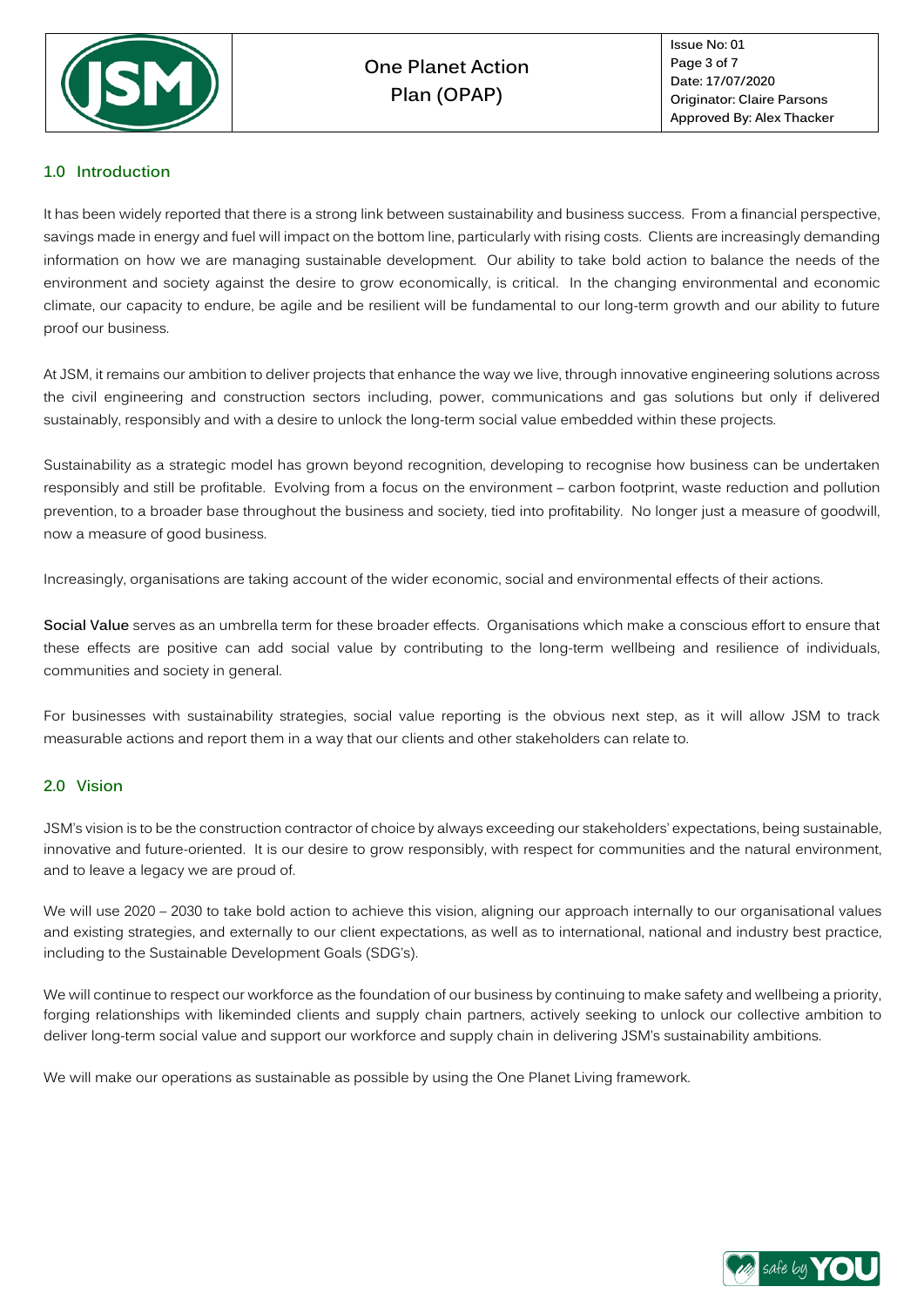

#### **3.0 One Planet Living Principles**

JSM have chosen th[e Bioregional One Planet Living Principles](https://www.bioregional.com/one-planet-living) to develop the One Planet Action Plan.

The 10 principles work in line with the United Nations Sustainable Development Goals (SDG's) covering;



#### Steps required to progress the One Planet Action Plan

- Step 1 complete Create JSM's One Planet Living Action Plan achieved July 2020
- Get buy in from the Board of Directors achieved July 2020
- Implement the plan and embed it into JSM's operations and projects ongoing July 2021
- Monitor progress to make sure we are achieving the intended goals and outcomes ongoing July 2021
- Report publishing regular progress reports to help promote transparency and demonstrates our continued commitment– ongoing July 2021

Appendix A – shows the current status, next steps, nominated staff members / teams and benefits to JSM for each principle of the One Planet Action Plan.

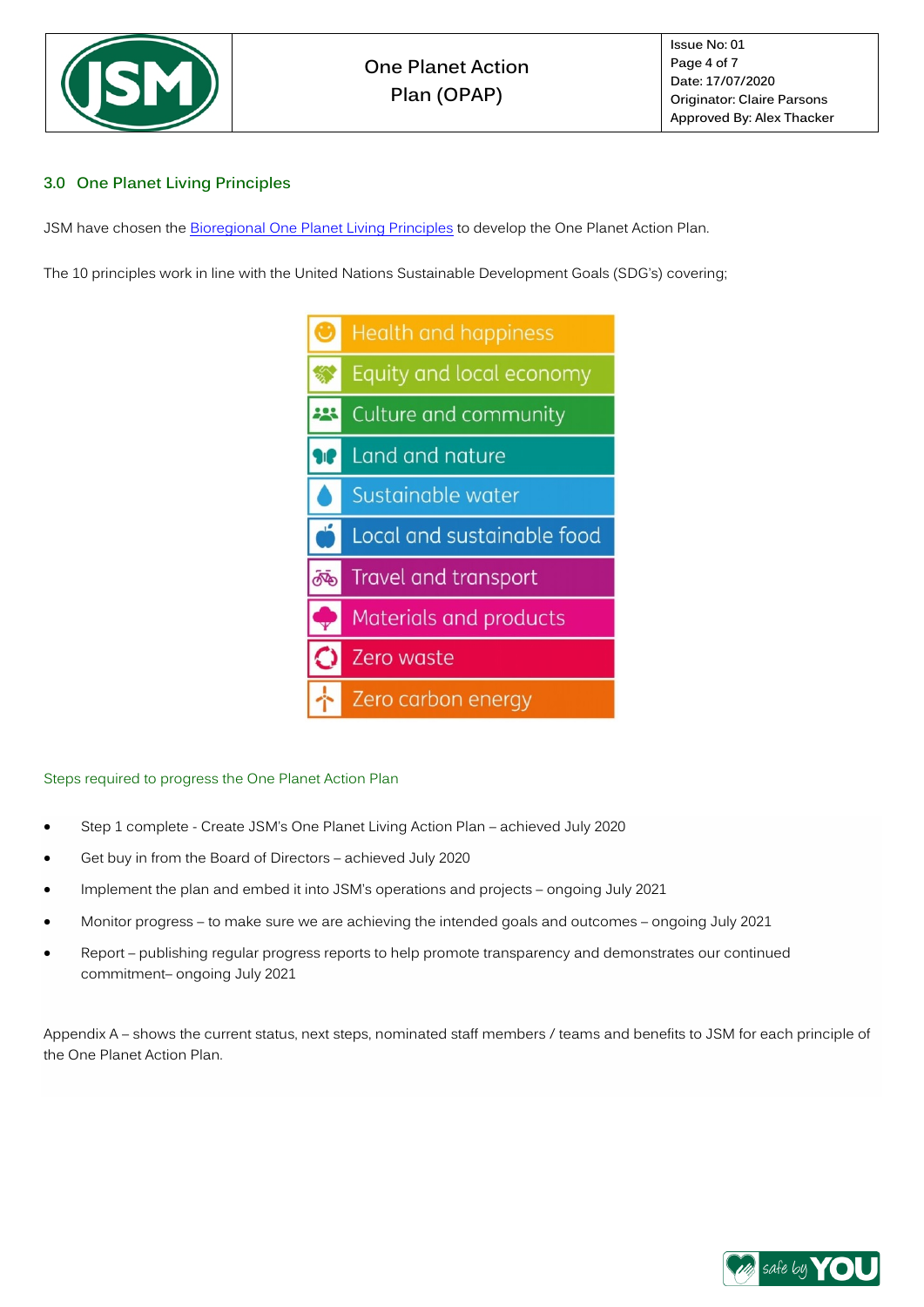

#### **4.0 Embedding Our Approach**

#### **An Effective Plan**

A realistic strategy developed into project plans with clear objectives and key milestones, allocated to individuals throughout the business who have the time and resources to achieve these and recognise that these are part of 'the day job' and not in addition to it. The strategy then becomes embedded within normal operating procedures.

#### **Board Driven**

Given the internal implications and external focus that this strategy would present it can only realistically succeed if it is publicly supported and monitored by senior members of the Board able to drive the internal improvements required and develop the customer facing message.

#### **Effective Communication**

Ensuring a continuous communication approach and targeting all employees, including operational management, demonstrating the need and the benefits of such a strategy. These communications should be targeted to key groups of our clients and presented in a way whereby the benefits are to the party being engaged.

#### **Training and Awareness**

All our training and awareness sessions will be reviewed to include reference to our sustainability goals (e.g. induction, toolbox talks, employee rep meetings, appraisals etc.). This will raise awareness and understanding and enhance the likelihood of successful implementation.

#### **Sustainability Champions**

The Company's Sustainability Champions will support the strategy in their Business Units or in their visits to operational sites and depots. Other local champions may be identified that will contribute and will be recognised in supporting the strategy.

#### **5.0 Measures**

Use our existing and new KPI's to identify changes needed to policies, procedures or behaviours to meet the strategy and measure the effectiveness of these through regular management review. These KPI's will feed into the ongoing communication enabling us to demonstrate to our stakeholders the positive improvement we have achieved.

Suggested SMART targets for each action have been added to the next steps column of Appendix 1.

#### **6.0 Further Information**

Bioregional, who established the One Planet Living Sustainability model which led to the One Planet Action Plan, has more than 25 years' experience of working with partners to achieve a better, more sustainable future. The link below provides some of their inspiring stories and impressive achievements.

<https://www.bioregional.com/projects-and-services/case-studies#sustainable-business&one-planet-living>

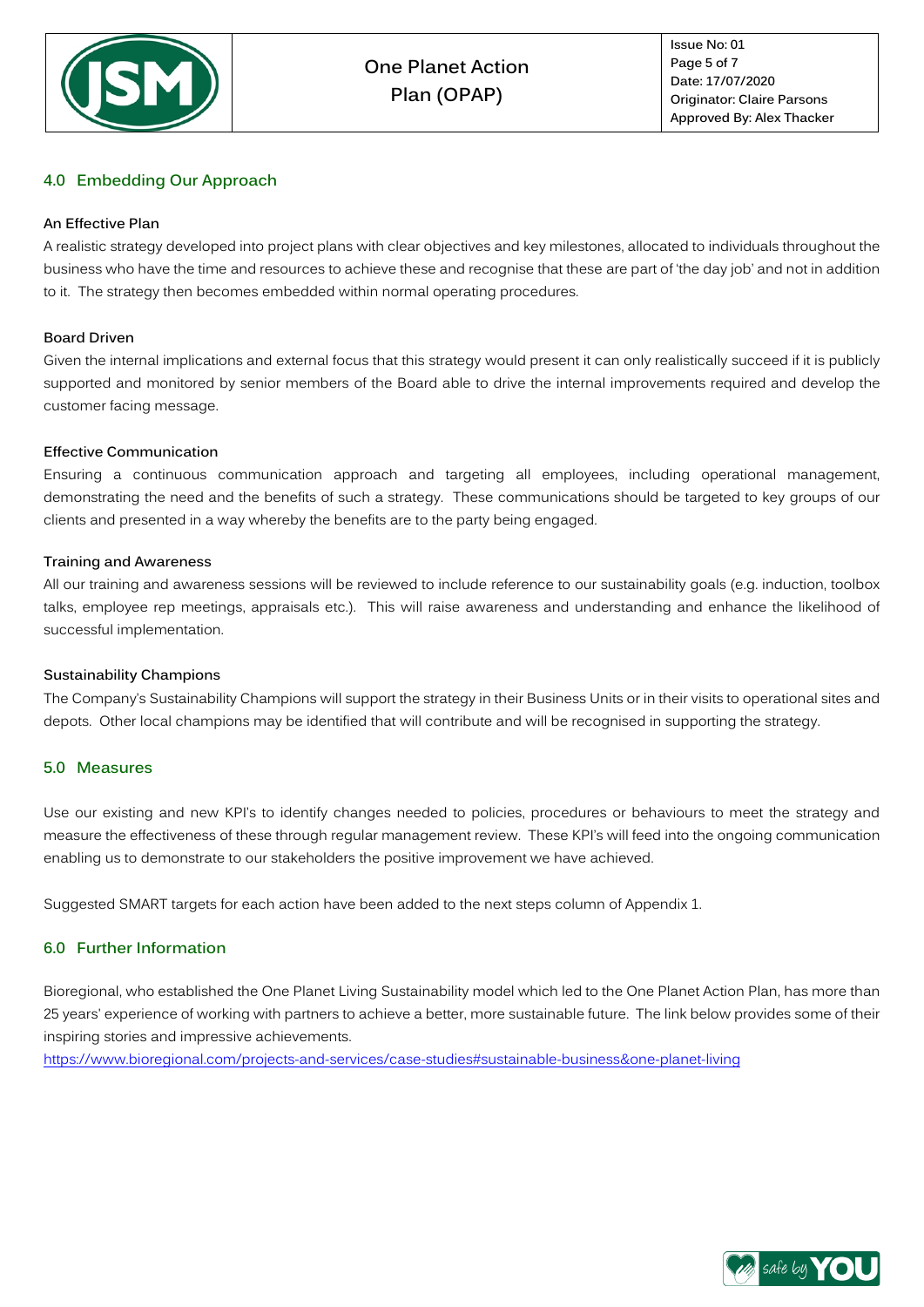

### <span id="page-5-0"></span>**Appendix A – One Planet Action Plan (excel file)**

### **Appendix B**

## **Environmental and Sustainability Policy Statement**

#### **Policy Purpose:**

JSM Group recognises that protecting the environment is a critical issue and a key responsibility of the business and corporate community. The benefits of environmental protection for current and future generations are clear. JSM Group also acknowledges that reducing unnecessary waste and minimizing consumption of scarce resources is consistent with ongoing financial sustainability in terms of meeting the expectations of our customers, reducing costs and minimizing risks.

#### **Scope of Application:**

The policy applies to:

• All directors and officers of the Company and all employees and subcontractors that work on behalf of JSM Group.

| Definitions:                  |                                                                                                                                                                                     |
|-------------------------------|-------------------------------------------------------------------------------------------------------------------------------------------------------------------------------------|
| Environmental Sustainability: | The maintenance of the factors and practices that contribute to the quality of environment<br>on a long-term basis.                                                                 |
| Integrated Management System: | An Integrated Management System (IMS) is a set of processes and practices that enable<br>an organisation to reduce its environmental impacts and increase its operating efficiency. |

#### **Policy Refers to:**

The JSM Group Board and all employees, contractors, consultants, temporary staff, agency staff, volunteers, students and other workers at JSM Group (Employees).

#### **Policy Statement:**

JSM Group's commitment to environmental sustainability is considered central to our business culture and as such is intended to form part of, and to support, all JSM Group activities.

The JSM Group Board recognises its corporate responsibility, not only by reference to the Company's obligations under environmental and associated legislation, but as a responsible corporate citizen. In this regard we believe that seeking to continuously improve our environmental performance is fundamental to our business success and that sustainability principles should be incorporated into JSM Group activities and decision making at all levels.

The following principles underpin JSM Group's commitment towards environmental sustainability:

- Striving for continual improvement in our environmental performance in ways that are sustainable, practical, commercial, meaningful, cost-effective and innovative;
- Implementing an integrated management system and programs designed to foster environmental innovation, seeking to continually improve such programs and where applicable to utilise internal and independent performance audits to monitor the effectiveness of, and compliance with, such programs;
- Identifying and monitoring the environmental impacts of JSM Group's business activities, where possible by establishing measurable and achievable objectives and targets aimed at improving environmental sustainability;
- Designing a program for regular review of environmental aspects and impacts of our business, conducted through a riskbased audit plan and corrective action program to manage environmental risks;